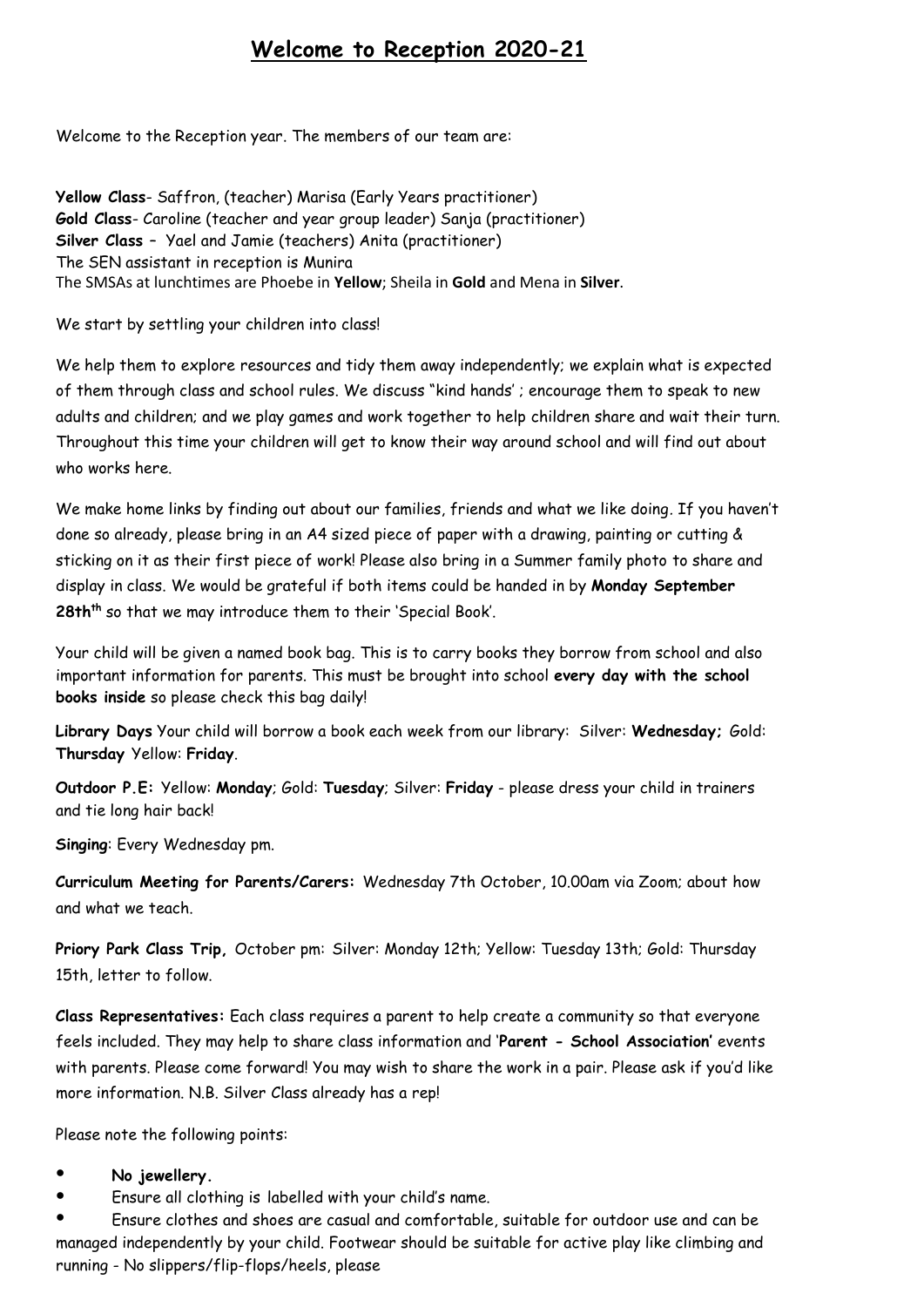- Make sure your child wears a warm, waterproof coat on cold/wet days.
- Bring in a labeled water bottle to keep in school. We only allow water to drink

We will let you know when PE kits are needed in school. Ideally, your child's clothes

should be suitable for PE inside or outside and they should not need to change

When parents are actively involved and interested in their children's learning, they progress more quickly. We want to encourage this partnership at this early stage of your child's schooling. Please read the 'topic web' on the back of this letter which provides information about the activities for you to do at home. We will let you know about any requests we make for resources, either verbally, by letter or via the 'class rep'''. Don't hesitate to approach us if you have any queries, for longer enquiries please make an appointment via email, thank you.

We will be holding a question and answer session at the Parents Curriculum Meeting on: **Tuesday 22 September.** 

**We have arranged a zoom meeting from 10am – 10.30am. See below for the link:**

**Topic: Reception Curriculum meeting** Time: Oct 7, 2020 10:00 AM London

Join Zoom Meeting https://us02web.zoom.us/j/83218425496?pwd=SEVraTJsWEZLbmJ5d2wyUWZMN0xmdz09

> Meeting ID: 832 1842 5496 Passcode: 5ydVFU

### **We look forward to an exciting and successful year with your children! The Reception Team**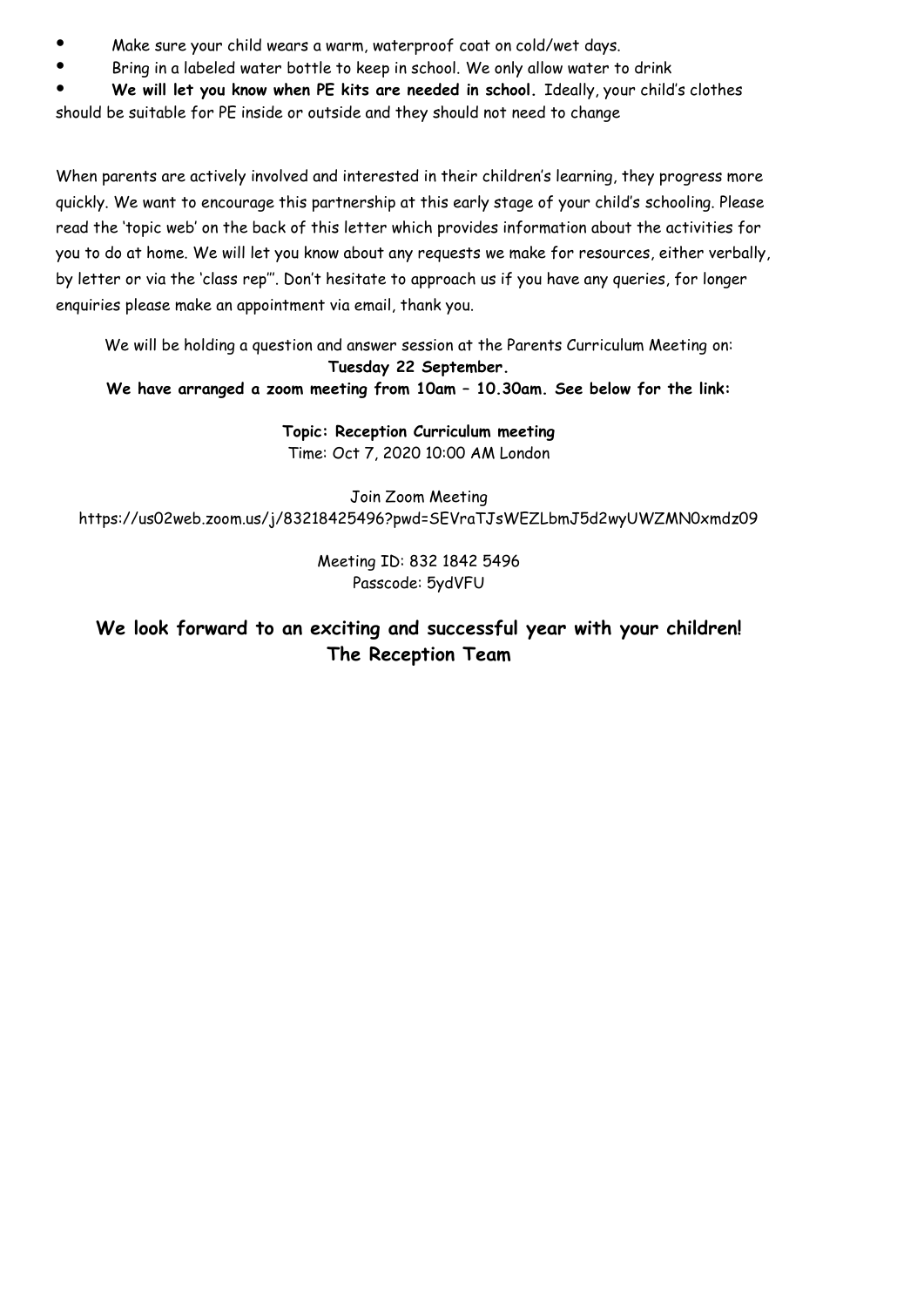# **Ways in which you can help your child Reception Autumn Term 1 2020**

| Personal Social and Emotional Devpt.<br>Be clear to your child about leaving at the<br>beginning of each session, i.e. leave once<br>you have told the children you are going.<br>Teach children to be independent e.g.<br>dressing/undressing, washing hands, tidying<br>up and give praise to encourage each step.<br>Encourage turn-taking in play at home.<br>Talk about new children / friends in class;<br>help them to make friends. Talk about<br>being kind.<br>Talk about what they like doing at school<br>and at home.<br>Talk about rules and routines you have at<br>home and relate to those at school.                                                                                                                                                                       | <b>Communication and Language</b><br>Play listening games- sound walks, guess<br>the noise/ the instrument, sing echo songs<br>where your child copies you in turn.<br>Encourage and support children to ask for<br>help, to listen and respond to questions.<br>Talk about what your child sees, in the<br>environment, in books, on TV etc., follow<br>their interests in conversation.<br>Use role- & small world play to encourage<br>imaginative talk.<br>Play matching games/lotto to develop basic<br>vocabulary,<br>Literacy<br>Learn familiar nursery rhymes, the ABC<br>and the initial sounds of your child's name.<br>Demonstrate order of the text and model<br>turning the pages and caring for books.<br>Be able to recognise own name through<br>games. Look at and play with packaging,<br>labels & signs.<br>Explore writing materials- variety of<br>graphic tools including sticks, chalk,<br>brushes and water, Behave as a writer.<br>Model writing messages, shopping lists,<br>books, labeling. | <b>Mathematics</b><br>Daily: count things e.g. how many forks<br>needed at the table; steps, cars shops<br>etc. count things into the box when<br>tidying up.<br>Use maths language in play: "How many<br>have I got? Learn finger rhymes: 5<br>little speckled frogs; 5 little ducks; 5<br>Little Firemen; 5 Currant Buns; 10<br>Green Bottles, 10 elephants on a piece<br>of string etc. Change the amounts,<br>linked to your child's needs.<br>Counting activities using quantities<br>above 10; 20<br>How many letters in your name?<br>Match numerals to quantities.<br>Ask, how many? How many<br>more/less/the same?<br>Make deliberate mistakes for them to<br>discover when counting; let your child<br>be the 'leader'!<br>Encourage children to talk about<br>shapes in models they have made. Talk<br>about shapes they see around them:<br>doors windows, flat / curved etc. |
|----------------------------------------------------------------------------------------------------------------------------------------------------------------------------------------------------------------------------------------------------------------------------------------------------------------------------------------------------------------------------------------------------------------------------------------------------------------------------------------------------------------------------------------------------------------------------------------------------------------------------------------------------------------------------------------------------------------------------------------------------------------------------------------------|-------------------------------------------------------------------------------------------------------------------------------------------------------------------------------------------------------------------------------------------------------------------------------------------------------------------------------------------------------------------------------------------------------------------------------------------------------------------------------------------------------------------------------------------------------------------------------------------------------------------------------------------------------------------------------------------------------------------------------------------------------------------------------------------------------------------------------------------------------------------------------------------------------------------------------------------------------------------------------------------------------------------------|--------------------------------------------------------------------------------------------------------------------------------------------------------------------------------------------------------------------------------------------------------------------------------------------------------------------------------------------------------------------------------------------------------------------------------------------------------------------------------------------------------------------------------------------------------------------------------------------------------------------------------------------------------------------------------------------------------------------------------------------------------------------------------------------------------------------------------------------------------------------------------------------|
| Understanding of the World<br>Explore classify and sort a variety of<br>materials and resources, e.g. sand, water,<br>clay, gravel, stones, shells, using "feely<br>bag", magnifying lenses.<br>Sort and match everyday objects during<br>tidy-up time: "Can you find something made<br>of wood? etc. Cook with your child. Talk<br>about hygiene in the home and at school.<br>Make models from a variety of (junk)<br>materials, using tape, glue, and staples.<br>Familiarise your child with technical<br>gadgets: TVs, desktops, notebooks,<br>computer games or games consoles,<br>cameras and remote controlled toys<br>regularly. Ensure content is age-appropriate.<br>Talk about past experiences. Find out about<br>festivals of personal significance to<br>individual children. | <b>Expressive Arts and Design</b><br>Model pretend play: e.g. a party, dinner<br>time; the garage, anything that your child<br>is interested in! Dance/move to music.<br>Encourage children to use and care for<br>equipment and resources equipment safely<br>and confidently.<br>Free exploration of media and materials:<br>e.g. brushes, papers, glue, paints, chalks,<br>pastels, pencils, play dough, corn flour,<br>clay, shaving foam, finger paints. Print<br>collaboratively to provide display<br>backgrounds-e.g. sponges, blocks, wheels,<br>string etc. Make collages, prints, paintings<br>and drawings and share with school.<br>Explore sound using percussion<br>instruments. Listen to different types of<br>music.                                                                                                                                                                                                                                                                                  | <b>Physical Development</b><br>Encourage children to wash/ clean<br>hands/ teeth / brush hair<br>independently. Practice dressing and<br>undressing in role play to encourage<br>independence.<br>Develop balancing, jumping, running,<br>adjusting speed/direction, and safety,<br>showing children correct and safe use<br>of large and small equipment.<br>Provide free access to a variety of<br>construction toys for building and<br>moving.<br>Provide experiences of cutting and<br>sticking.<br>Work with play dough, clay and<br>plasticine to cut, roll and manipulate.                                                                                                                                                                                                                                                                                                         |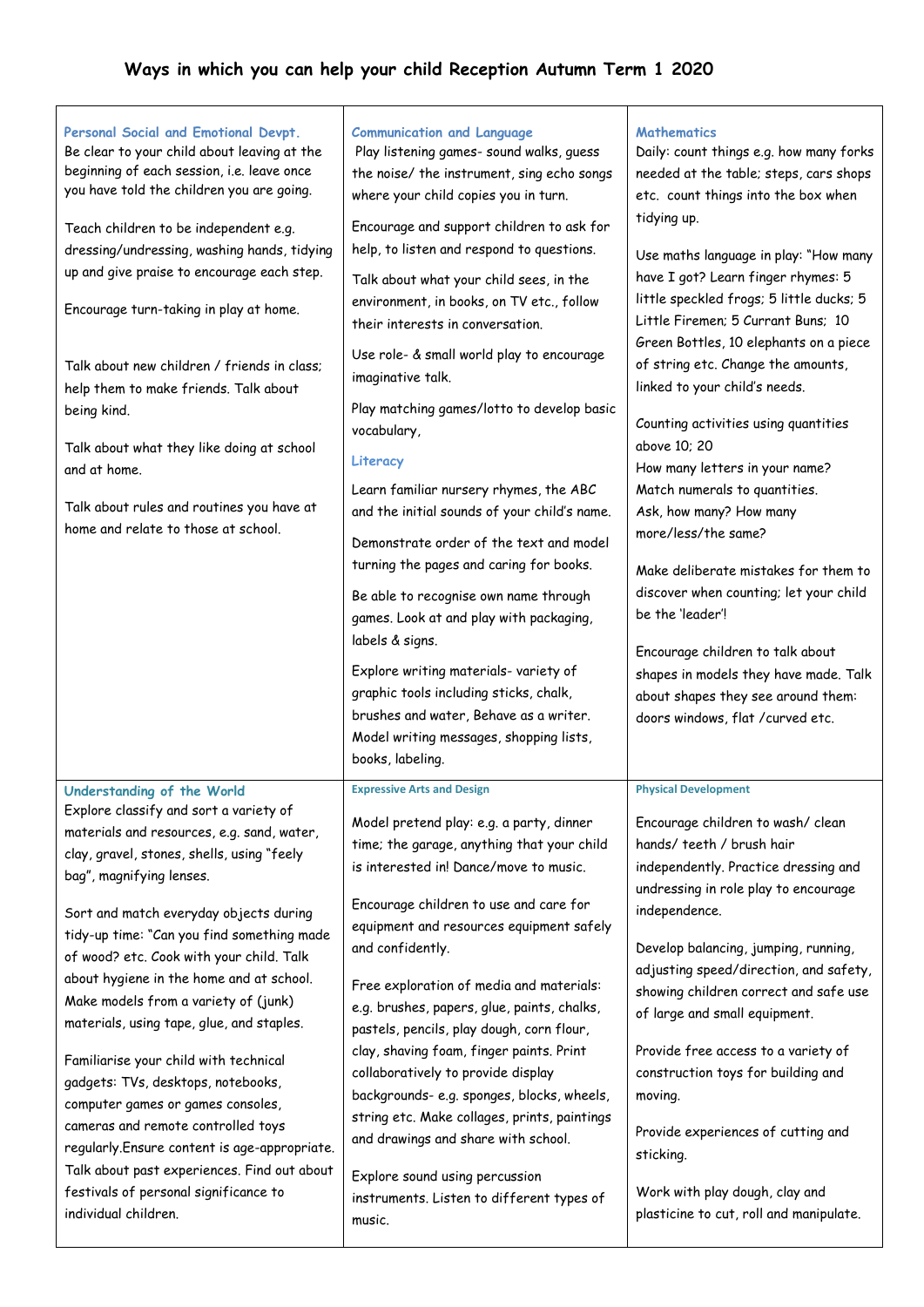#### **FOUNDATION STAGE RECEPTION MID-TERMLY PLANNING SHEET: NEW**

### **BEGINNINGS - AUTUMN TERM 1 2018-2019**

*Throughout this half term we will be assessing where each child is at in their learning through a series of observations, photos and conversations. This will help us in turn to plan appropriate provision, teaching and support to develop the children's progress.* 

| RELATIONSHIPS (TEACHING AND PROVISION)<br>CHARACTERISTICS OF EFFECTIVE LEARNING: CEL<br>PLAYING AND EXPLORING-engagement Finding out & exploring<br>· Showing curiosity about objects, events and people<br>$\cdot$ Using senses to explore the world around $\cdot$ Engaging in open-ended<br>activity<br>· Showing particular interests<br>ACTIVE LEARNING-motivation Being involved and concentrating<br>. Maintaining focus on their activity for a period of time* Showing high<br>levels of energy, fascination*Not easily distracted · Paying attention to<br>Value questions & possible responses<br>details<br>CREATING AND THINKING CRITICALLY-thinking Having their own<br>ideas<br>· Thinking of ideas · how to solve problems. Finding new ways to do<br>things<br>PERSONAL SOCIAL & EMOTIONAL DEVELOPMENT - PSED<br>difficult<br>MR Initiates conversations, attends to & takes account of what others<br>say 40-60<br>SCSACan describe self in positive terms & talk about abilities.40-60<br>feelings, e.g. someone saying 'You can't play'.<br>MFB Aware of the boundaries set & of behavioural expectations in the<br>setting 40-60<br>Understands that own actions affect other people, e.g. becomes upset or<br>tries to comfort another child when they realise they have upset them.<br>PHYSICAL DEVELOPMENT- PD M&H<br>Uses simple tools, objects, construction and malleable materials safely<br>and with increasing control. Experiments with different ways of moving.<br>use of equipment.<br>Jumps off an object and lands appropriately. Negotiates space<br>successfully when playing racing and chasing games with others,<br>adjusting speed or changing direction to avoid obstacles. Shows<br>increasing control over an object in pushing, patting, throwing, catching<br>or kicking it. Shows a preference for a dominant hand.40-60<br>etc. for exploring movement and negotiating space.<br>H&SC 40-60Usually clean and dry during the day. Shows understanding | support to develop the childrens progress.<br>THE UNIQUE CHILD (OBSERVING HOW A CHILD IS LEARNING) | <b>POSITIVE</b>                                                |
|-------------------------------------------------------------------------------------------------------------------------------------------------------------------------------------------------------------------------------------------------------------------------------------------------------------------------------------------------------------------------------------------------------------------------------------------------------------------------------------------------------------------------------------------------------------------------------------------------------------------------------------------------------------------------------------------------------------------------------------------------------------------------------------------------------------------------------------------------------------------------------------------------------------------------------------------------------------------------------------------------------------------------------------------------------------------------------------------------------------------------------------------------------------------------------------------------------------------------------------------------------------------------------------------------------------------------------------------------------------------------------------------------------------------------------------------------------------------------------------------------------------------------------------------------------------------------------------------------------------------------------------------------------------------------------------------------------------------------------------------------------------------------------------------------------------------------------------------------------------------------------------------------------------------------------------------------------------------------------------------------------|----------------------------------------------------------------------------------------------------|----------------------------------------------------------------|
| · Play with children. Encourage them to explore, and show<br>your own interest in discovering new things. • Help childre<br>taking over or directing. . Join in play sensitively, fitting in<br>Support children to choose their activities - what<br>· Stimulate children's interest through shared attention, d<br>· Use the language of thinking and learning: think, know, re<br>· Model being a thinker, showing that you don't always know<br>thinking: What else is possible? · Respect children's effor<br>idea. Model talking aloud as it helps children to think & co<br>Encourage parent/carer to leave at beginning of t<br>Choose books & puppets to help children explor<br>Provide opportunities for children to reflect on su<br>children independent self care & hygiene; practice & prais<br>Establish class routines & rules; set up monitors/<br>Talk about fair and unfair situations, children's fe<br>small circle times when children can explore different fee<br>Provide free access of scissors to cut paper, tape<br>Free and guided use of large and small pencils per<br>Work with manipulative materials, developing skill<br>Have free access to a variety of construction toy<br>Provide games and other opportunities in hall and<br>Encourage children to use washrooms independent                                                                                                                                                                                                                                                                                                                                                                                                                                                                                                                                                                                                                                                                                |                                                                                                    |                                                                |
|                                                                                                                                                                                                                                                                                                                                                                                                                                                                                                                                                                                                                                                                                                                                                                                                                                                                                                                                                                                                                                                                                                                                                                                                                                                                                                                                                                                                                                                                                                                                                                                                                                                                                                                                                                                                                                                                                                                                                                                                       |                                                                                                    |                                                                |
|                                                                                                                                                                                                                                                                                                                                                                                                                                                                                                                                                                                                                                                                                                                                                                                                                                                                                                                                                                                                                                                                                                                                                                                                                                                                                                                                                                                                                                                                                                                                                                                                                                                                                                                                                                                                                                                                                                                                                                                                       |                                                                                                    |                                                                |
| manages some risks. Eats a range of healthy food; understands need for<br>Encourage children to make appropriate food choi<br>vegetables at 'fruit times'. Make fresh water available in t<br>variety in diet                                                                                                                                                                                                                                                                                                                                                                                                                                                                                                                                                                                                                                                                                                                                                                                                                                                                                                                                                                                                                                                                                                                                                                                                                                                                                                                                                                                                                                                                                                                                                                                                                                                                                                                                                                                         | of the need for safety when tackling new challenges; considers and                                 | $\bullet$<br>Practice un/dressing-, computer mouse- and tool : |